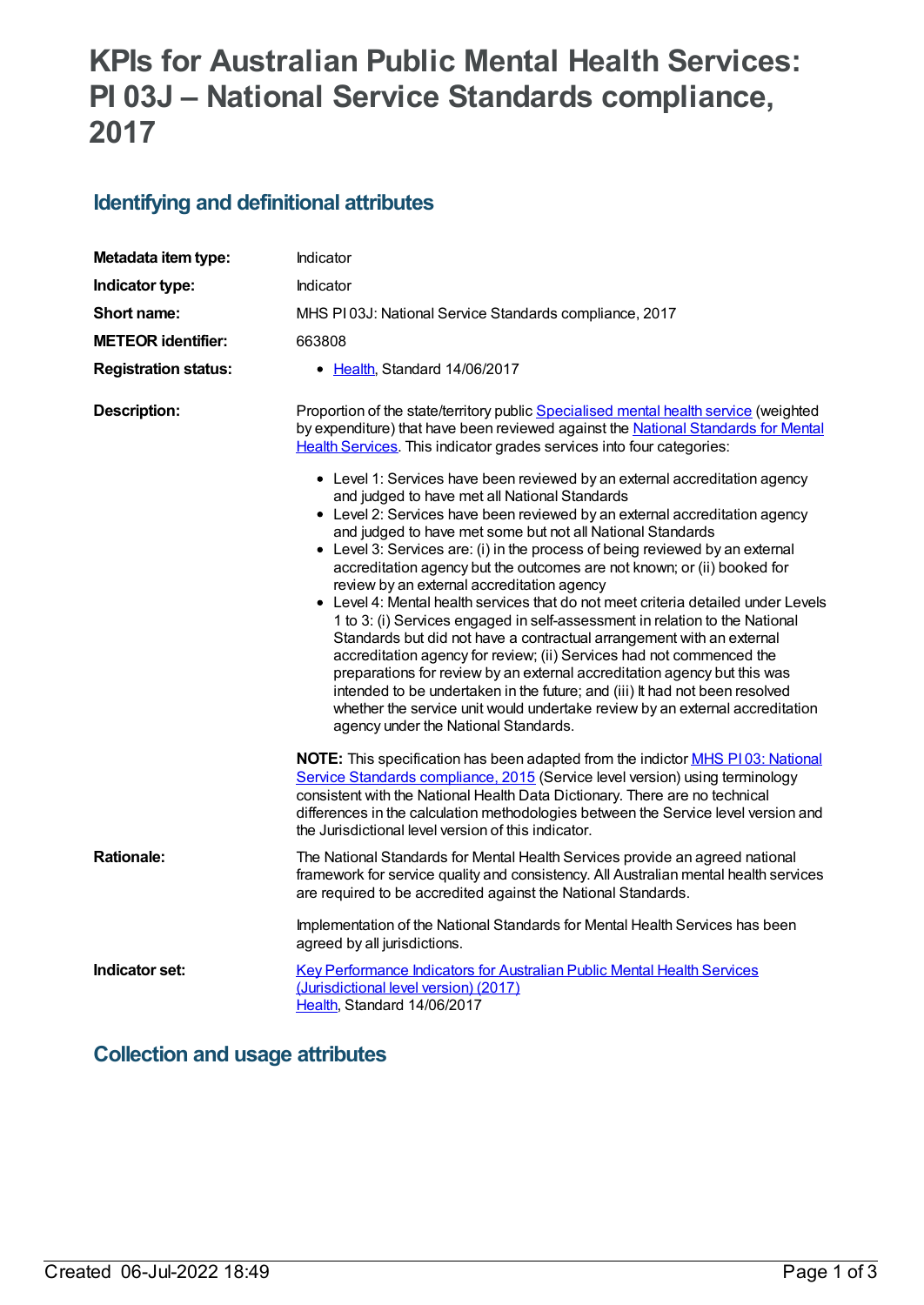| <b>Computation description:</b> | Coverage/Scope:                                                                                                                                                                                                                                                                                                                                                                                                                                                                                                                                                                                                                                                        |
|---------------------------------|------------------------------------------------------------------------------------------------------------------------------------------------------------------------------------------------------------------------------------------------------------------------------------------------------------------------------------------------------------------------------------------------------------------------------------------------------------------------------------------------------------------------------------------------------------------------------------------------------------------------------------------------------------------------|
|                                 | State/territory specialised public mental health services, in-scope for reporting<br>defined by the Mental Health Establishments National Minimum Data Set (NMDS),<br>with the following exceptions:                                                                                                                                                                                                                                                                                                                                                                                                                                                                   |
|                                 | • aged care residential services subject to Australian Government residential<br>aged care reporting and service standards requirements<br>• private hospital service units in receipt of government funding where the<br>National Standards for Mental Health Services do not apply<br>• non-government operated residential mental health care services.                                                                                                                                                                                                                                                                                                             |
|                                 | Methodology:                                                                                                                                                                                                                                                                                                                                                                                                                                                                                                                                                                                                                                                           |
|                                 | • Reference period for 2017 performance reporting: 2015-16<br>• Recurrent costs include costs directly attributable to specialised mental health<br>services plus a proportional share of overhead costs (indirect expenditure).<br>Cost data for this indicator are based on gross recurrent expenditure as<br>compiled by state/territory data providers according to the specifications of<br>the Mental Health Establishments NMDS. As such, it is subject to the<br>concepts, definitions and costing methodology developed for the NMDS.<br>• Expenditure on service units reaching each of the four levels are to be<br>summed when calculating each numerator. |
| <b>Computation:</b>             | (Numerator + Denominator) x 100                                                                                                                                                                                                                                                                                                                                                                                                                                                                                                                                                                                                                                        |
|                                 | Calculated separately for each level                                                                                                                                                                                                                                                                                                                                                                                                                                                                                                                                                                                                                                   |
| <b>Numerator:</b>               | Total expenditure on specialised public mental health services that meet the<br>definition of level X where X is the level at which the indicator is being measured<br>(either Level 1, Level 2, Level 3 or Level 4).                                                                                                                                                                                                                                                                                                                                                                                                                                                  |
| <b>Numerator data elements:</b> | <b>Data Element / Data Set-</b>                                                                                                                                                                                                                                                                                                                                                                                                                                                                                                                                                                                                                                        |
|                                 | Data Element                                                                                                                                                                                                                                                                                                                                                                                                                                                                                                                                                                                                                                                           |
|                                 | Specialised mental health service unit total apportioned expenditure                                                                                                                                                                                                                                                                                                                                                                                                                                                                                                                                                                                                   |
|                                 | <b>NMDS/DSS</b>                                                                                                                                                                                                                                                                                                                                                                                                                                                                                                                                                                                                                                                        |
|                                 | (derived from) Mental Health Establishments NMDS 2015-16                                                                                                                                                                                                                                                                                                                                                                                                                                                                                                                                                                                                               |
|                                 | Data Element / Data Set                                                                                                                                                                                                                                                                                                                                                                                                                                                                                                                                                                                                                                                |
|                                 | <u>Specialised mental health service unit—implementation of National standards</u><br>for mental health services status, code N                                                                                                                                                                                                                                                                                                                                                                                                                                                                                                                                        |
|                                 | NMDS / DSS                                                                                                                                                                                                                                                                                                                                                                                                                                                                                                                                                                                                                                                             |
|                                 | Mental health establishments NMDS 2015-16                                                                                                                                                                                                                                                                                                                                                                                                                                                                                                                                                                                                                              |
|                                 | Guide for use                                                                                                                                                                                                                                                                                                                                                                                                                                                                                                                                                                                                                                                          |
|                                 | Mapping of levels to Mental Health Establishments (MHE) NMDS codes as<br>follows:                                                                                                                                                                                                                                                                                                                                                                                                                                                                                                                                                                                      |
|                                 | Level 1: MHE code 1;                                                                                                                                                                                                                                                                                                                                                                                                                                                                                                                                                                                                                                                   |
|                                 | Level 2: MHE code 2;                                                                                                                                                                                                                                                                                                                                                                                                                                                                                                                                                                                                                                                   |
|                                 |                                                                                                                                                                                                                                                                                                                                                                                                                                                                                                                                                                                                                                                                        |
|                                 | Level 3: MHE codes 3-4;                                                                                                                                                                                                                                                                                                                                                                                                                                                                                                                                                                                                                                                |
|                                 | Level 4: MHE codes 5-7.                                                                                                                                                                                                                                                                                                                                                                                                                                                                                                                                                                                                                                                |
|                                 | Expenditure for services that meet MHE Code 8 should be excluded from the<br>calculation of this indicator (both numerator and denominator).                                                                                                                                                                                                                                                                                                                                                                                                                                                                                                                           |